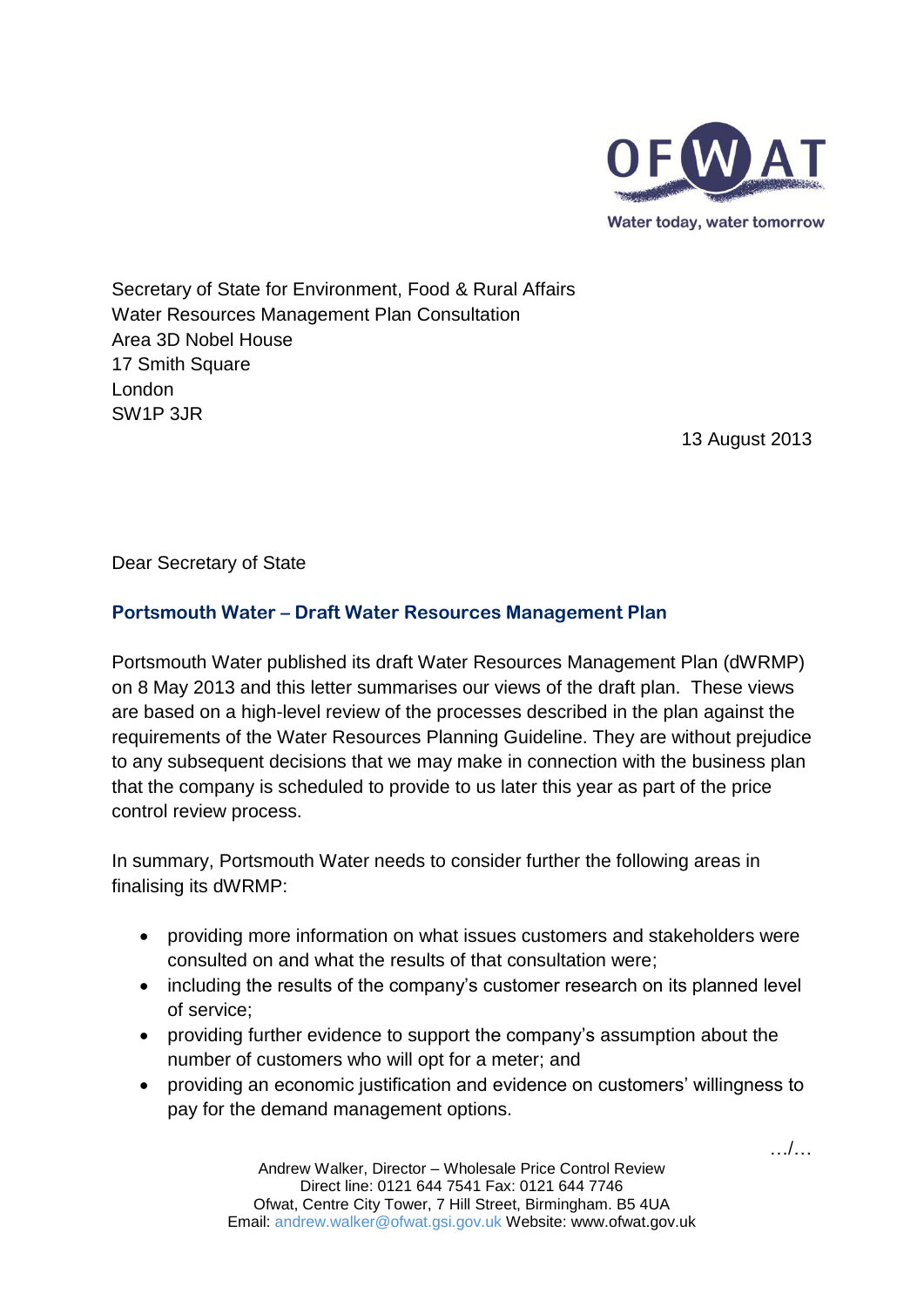Letter to Secretary of State for Environment, Food & Rural Affairs 13 August 2013 Page 2

## **1. Incorporation of customers' views**

Portsmouth Water provides only limited evidence of its engagement with customers in its dWRMP. Section 1.9 (page 23) of the dWRMP explains the approach the company has used to consult with stakeholders, but the draft plan does not provide details of what issues customers / stakeholders were consulted on. There is too little information on how the customer engagement has influenced the plan and whether there is evidence of willingness to pay for the demand-side options in the options appraisal.

The final plan should clearly state the level of service for non-essential use bans and emergency drought orders as well as temporary use bans.

We note that the company conducted customer research on levels of service at the 2009 Price Review (PR09) and that this 'is being repeated for this plan (section 2.2.9, page 35). The final WRMP should provide details of the results of this customer research.

## **2. Baseline supply-demand balance**

The company should try and ensure in its final plan that any transfers to other water companies are consistent with those companies' final plans.

Portsmouth Water predicts a decline in per capita consumption during the planning period, which is based in part on an assumption about the number of customers who will opt for a meter. In its final plan it would be helpful for the company to provide further evidence to support its assumption and to consider the consequences for demand of a lower than expected uptake of meters.

## **3. Options appraisal**

The company forecasts a supply surplus in its baseline scenario and does not include additional supply/demand options in its final plan. The company's options appraisal presents evidence of consideration of metering, leakage reduction and water efficiency options. However, it is not apparent that the company has carried out an economic assessment or sought customers' willingness to pay for these demand management options.